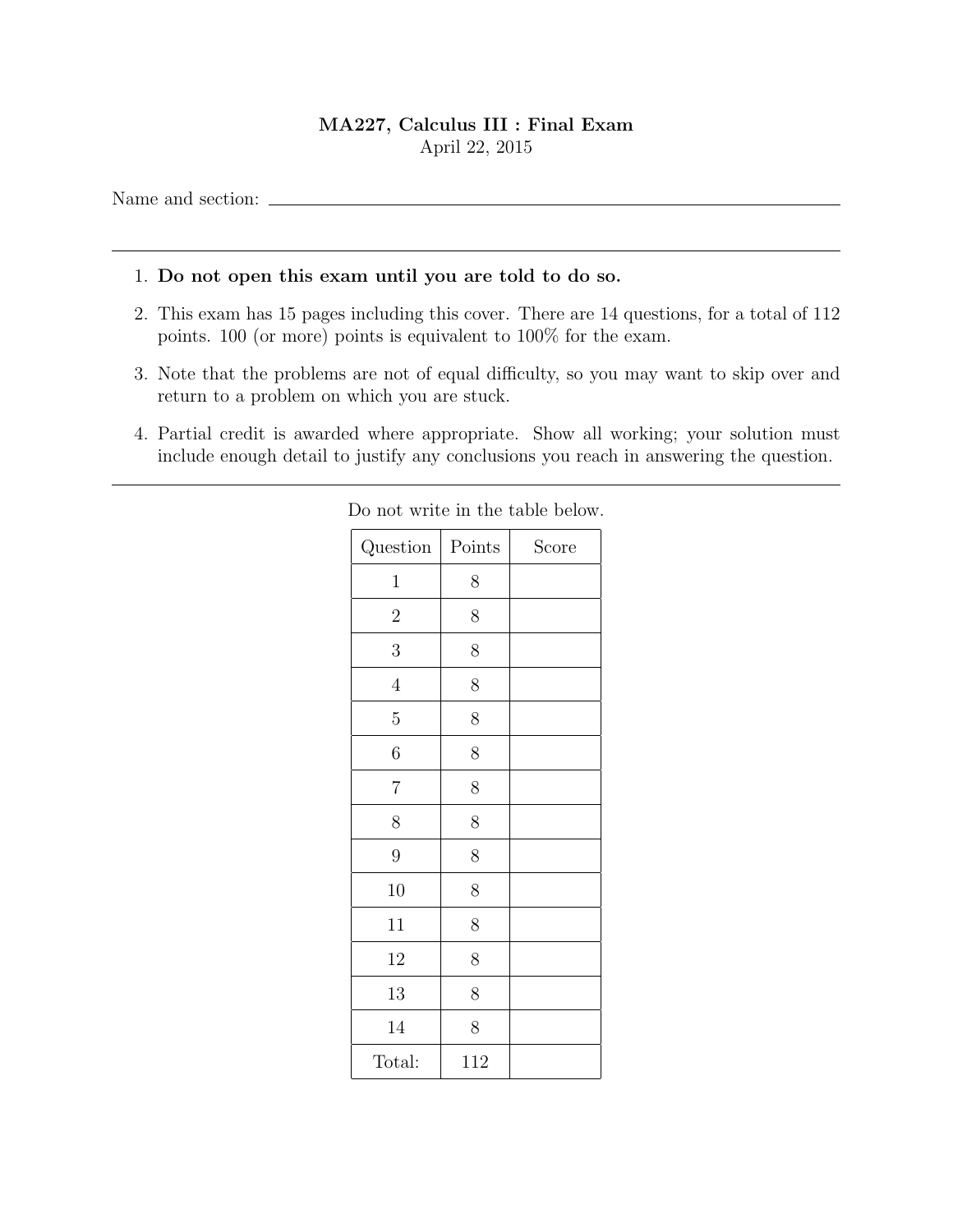1. [8 points] Find the equation of the plane containing the points  $(1, 3, 2)$ ,  $(2, 0, -1)$ , and  $(3, -1, 1).$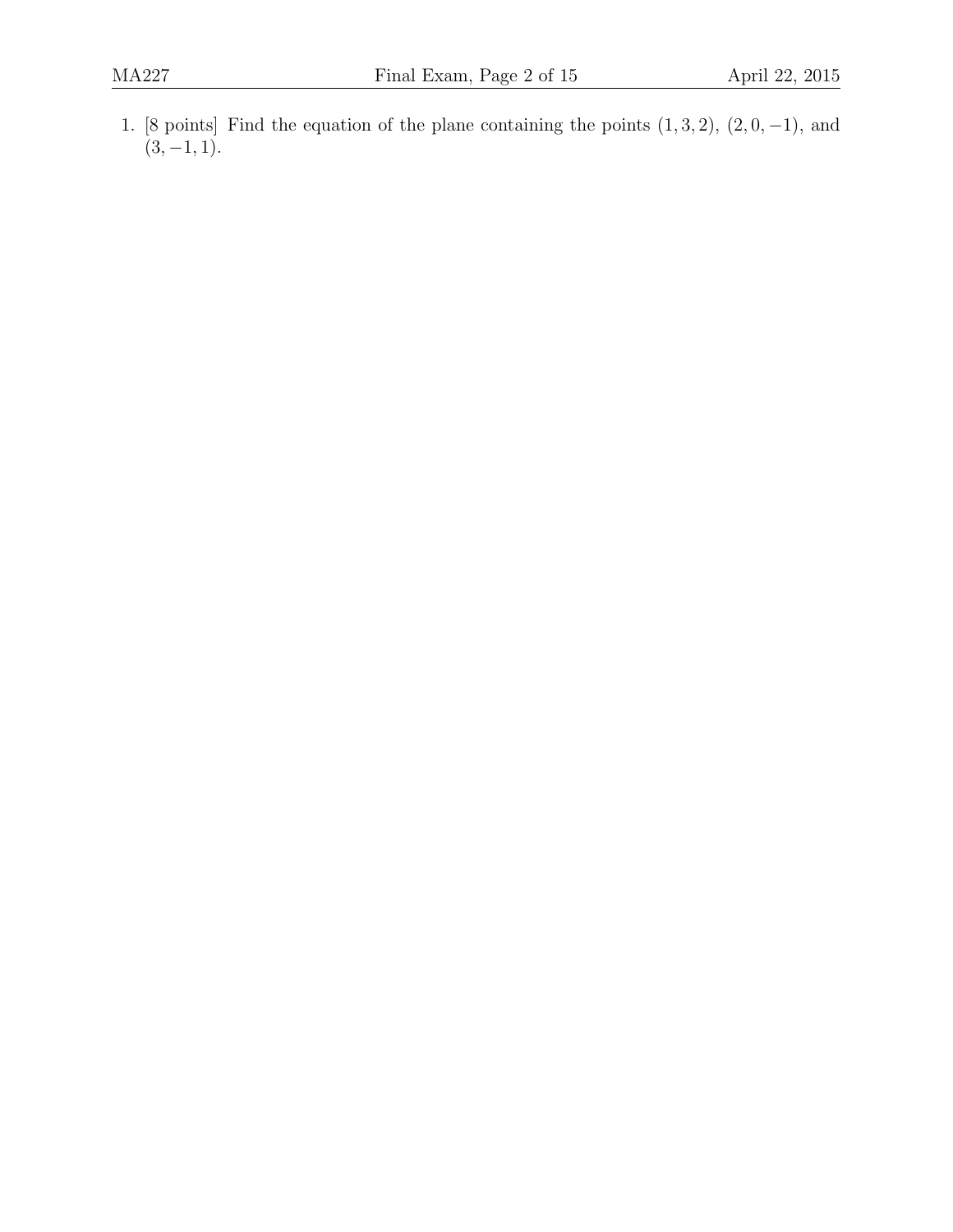2. [8 points] Find the directional derivative of the function  $f(x, y, z) = y^2z - e^x z^2$  at  $P(0, 2, 1)$  in the direction of vector  $\lt 3, 0, 4$ .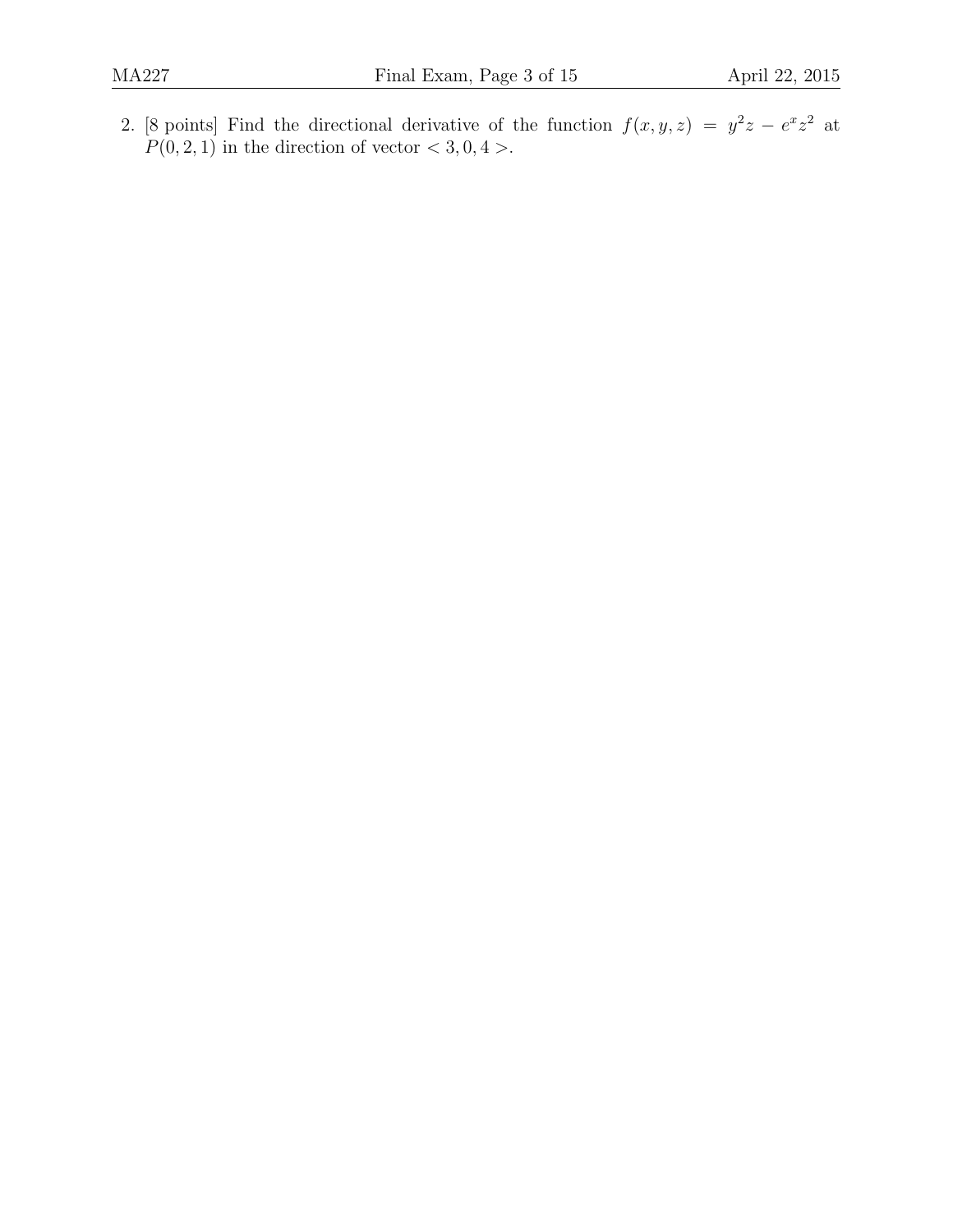3. [8 points] Let  $z = x^3 - xy^2$ . Find the equation of the tangent plane at the point  $(-1, 2)$ .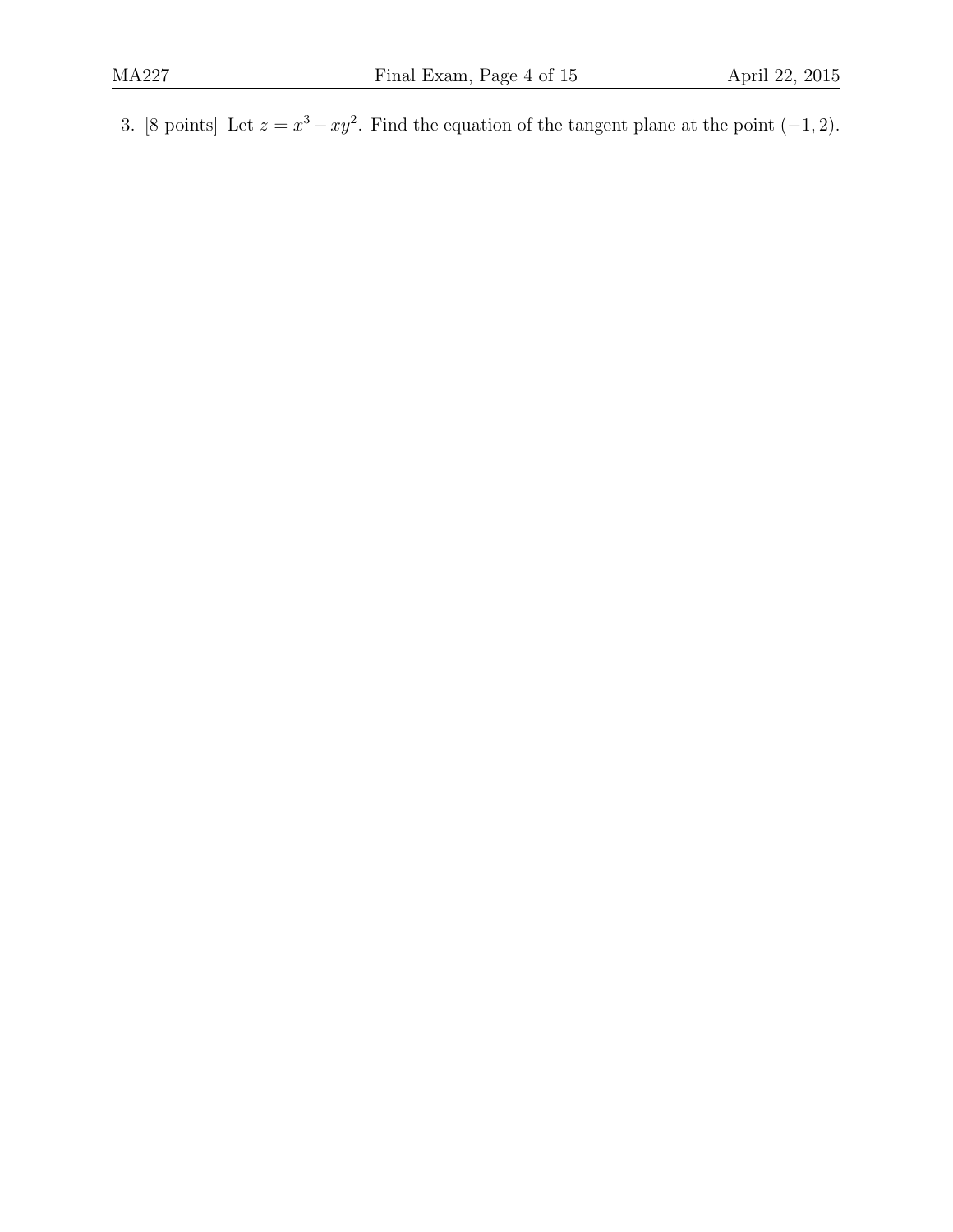4. [8 points] Find the local maximum, minimum, and saddle points (if any) of the function

$$
f(x,y) = x^2 - xy + y^2 + 2x - y + 3.
$$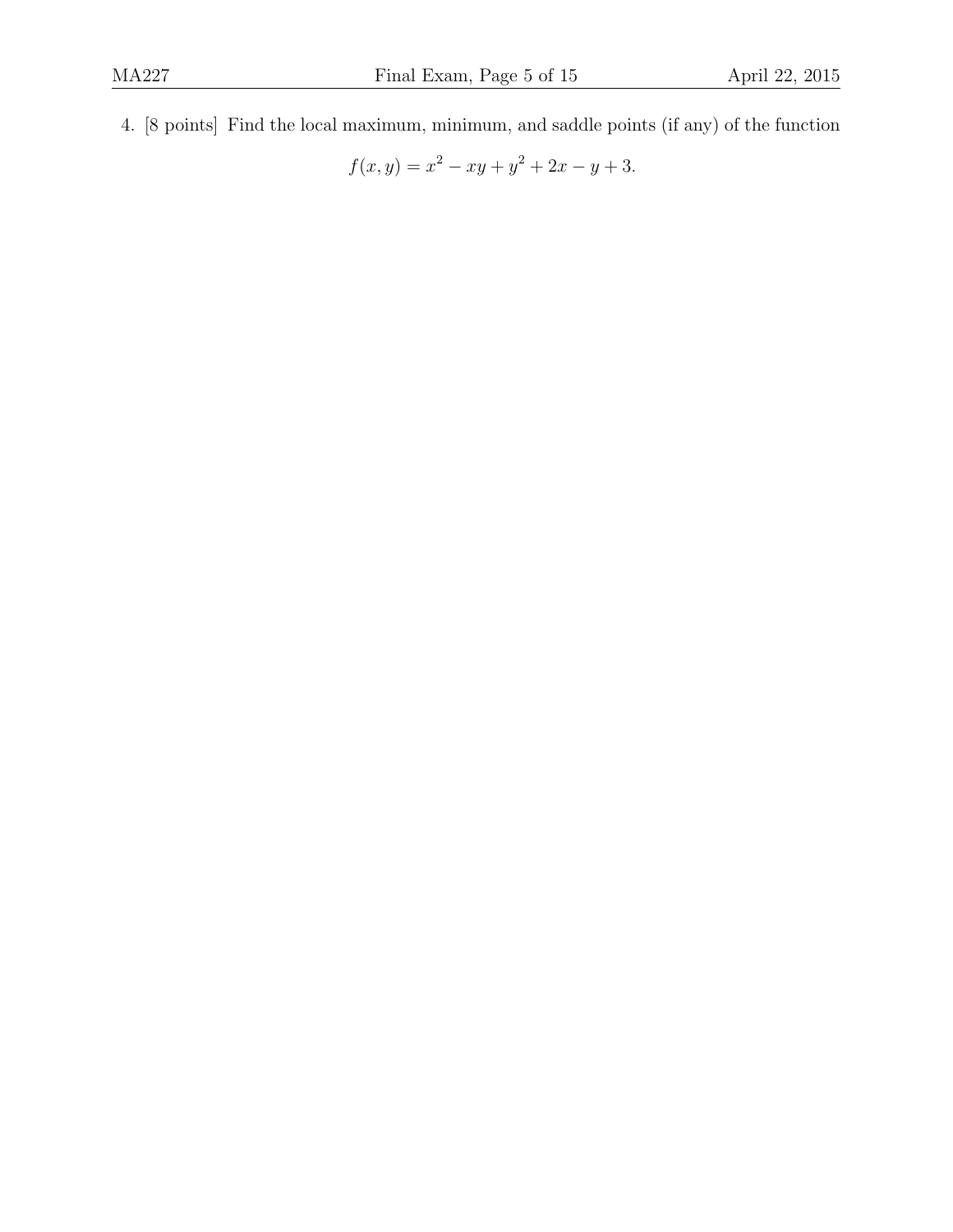5. [8 points] Find the linear approximation for the function

$$
f(x,y) = e^{2x} \ln y - xy^2
$$

near the point  $(0, 1)$ .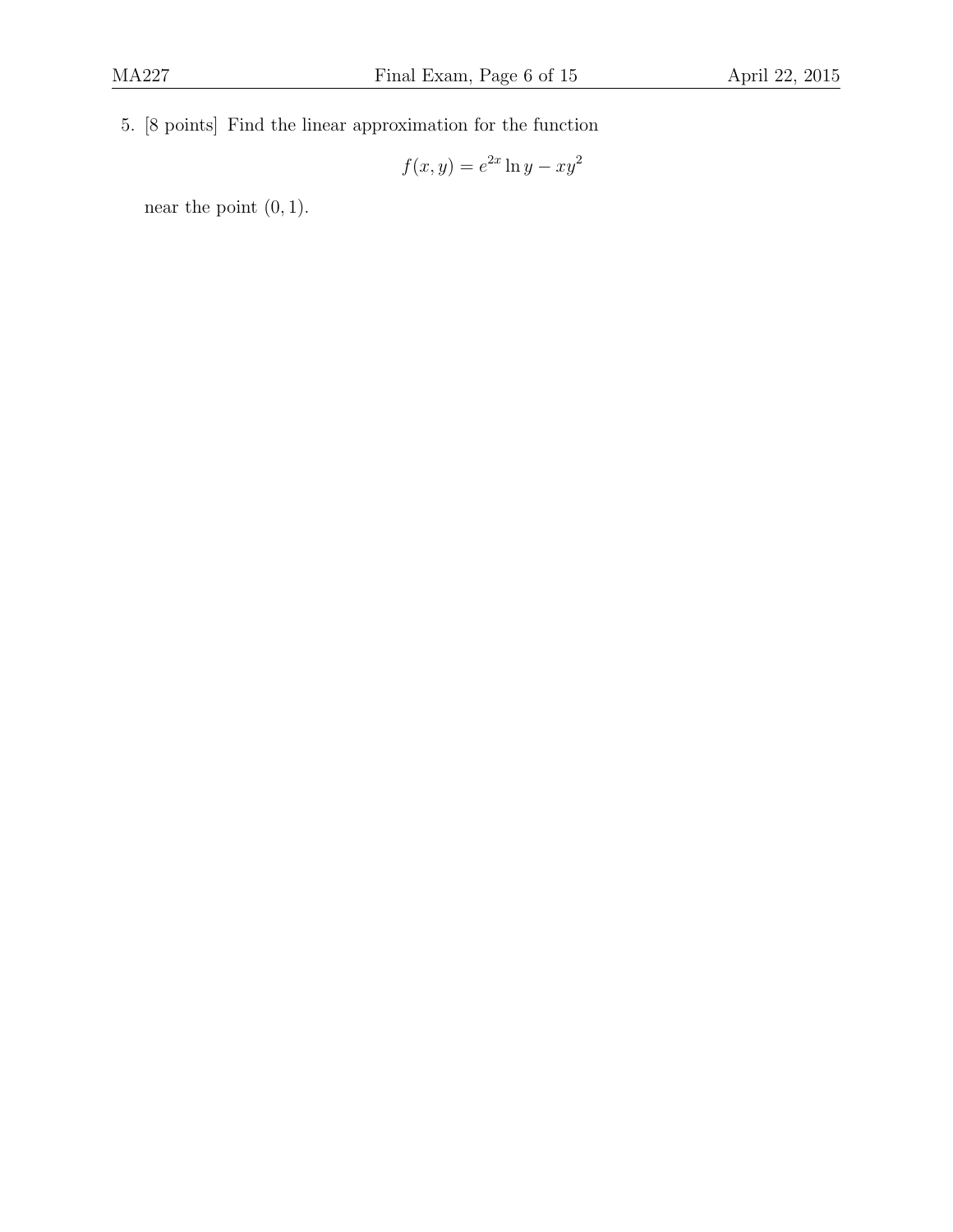6. [8 points] Evaluate

$$
\int\int_D 1 dA
$$

where D is the triangular region with vertices  $(0,0)$ ,  $(1,1)$ , and  $(1,\frac{1}{2})$  $(\frac{1}{2})$ .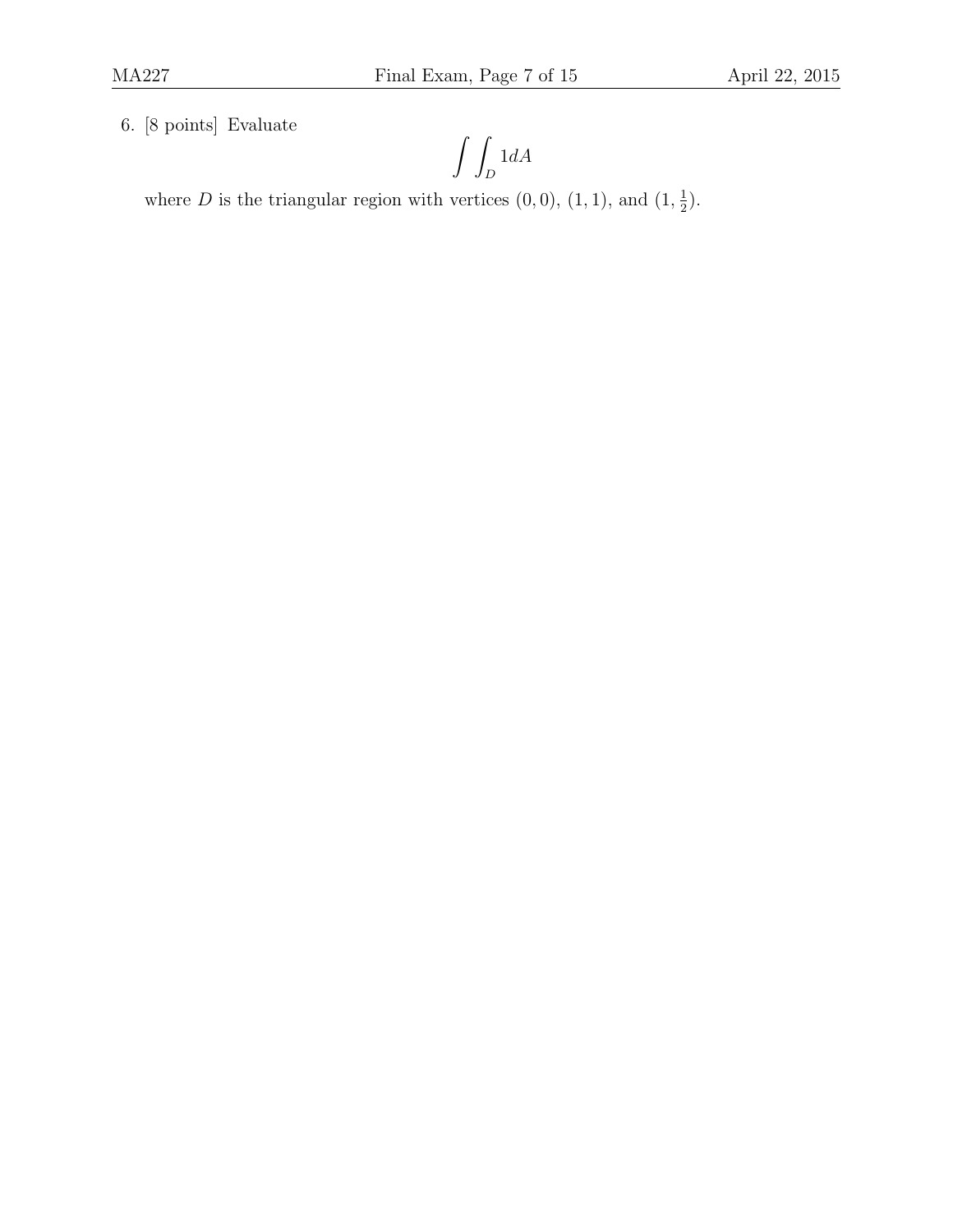7. [8 points] Find the mass of the lamina that lies within the region  $x^2 + y^2 \leq 1, y \geq 0$ , if the lamina has density  $\rho(x, y) = x^2 + y^2$ .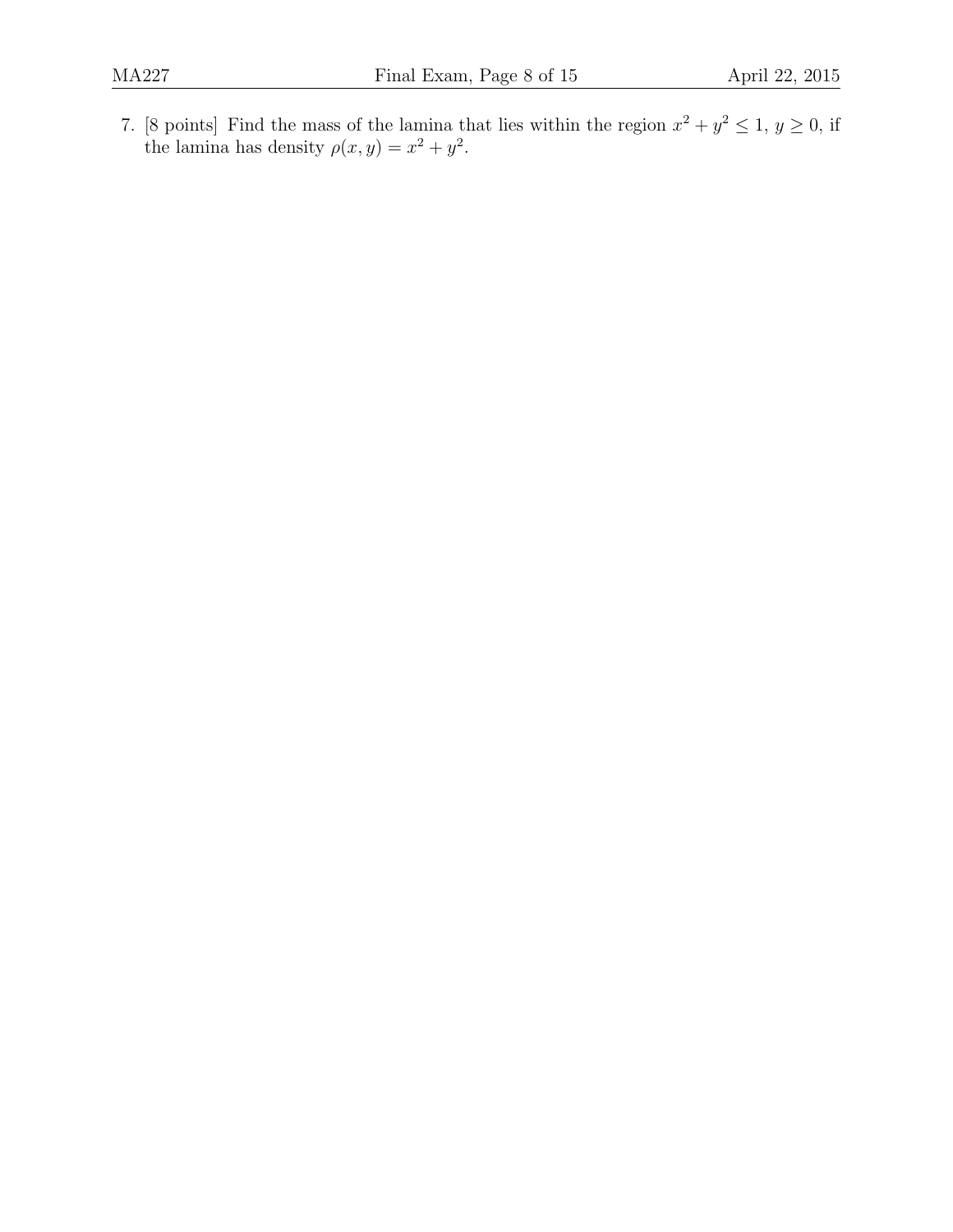8. [8 points] Find the unit tangent vector at the point on the curve  $\mathbf{r}(t) = \langle \ln t, e^{2t-2}, t^2 \rangle$ corresponding to  $t = 1$ .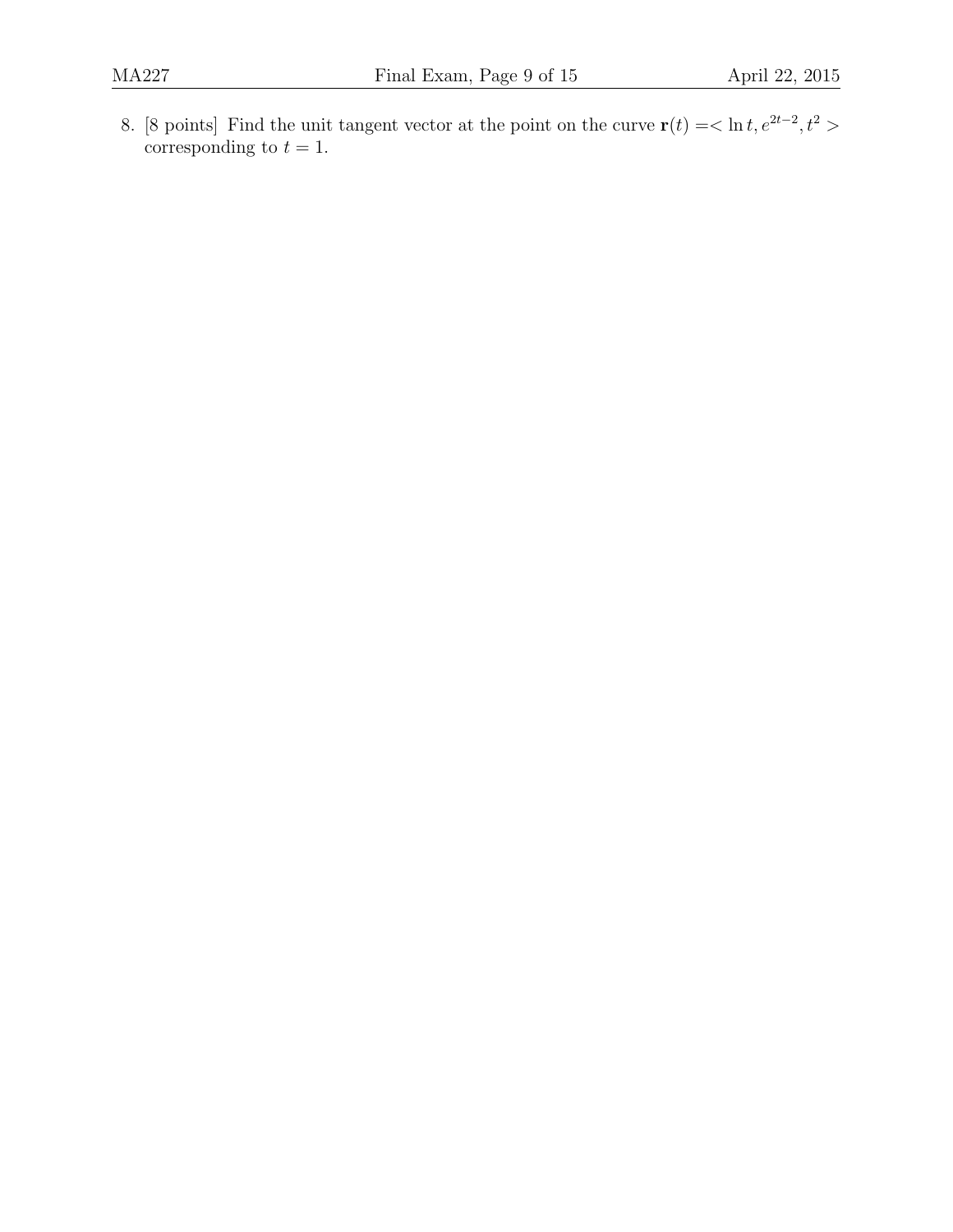9. [8 points] Find the maximum rate of change of  $f(x, y) = 2\sqrt{x} - x^2y^2$  at the point (1, 1). In which direction does it occur?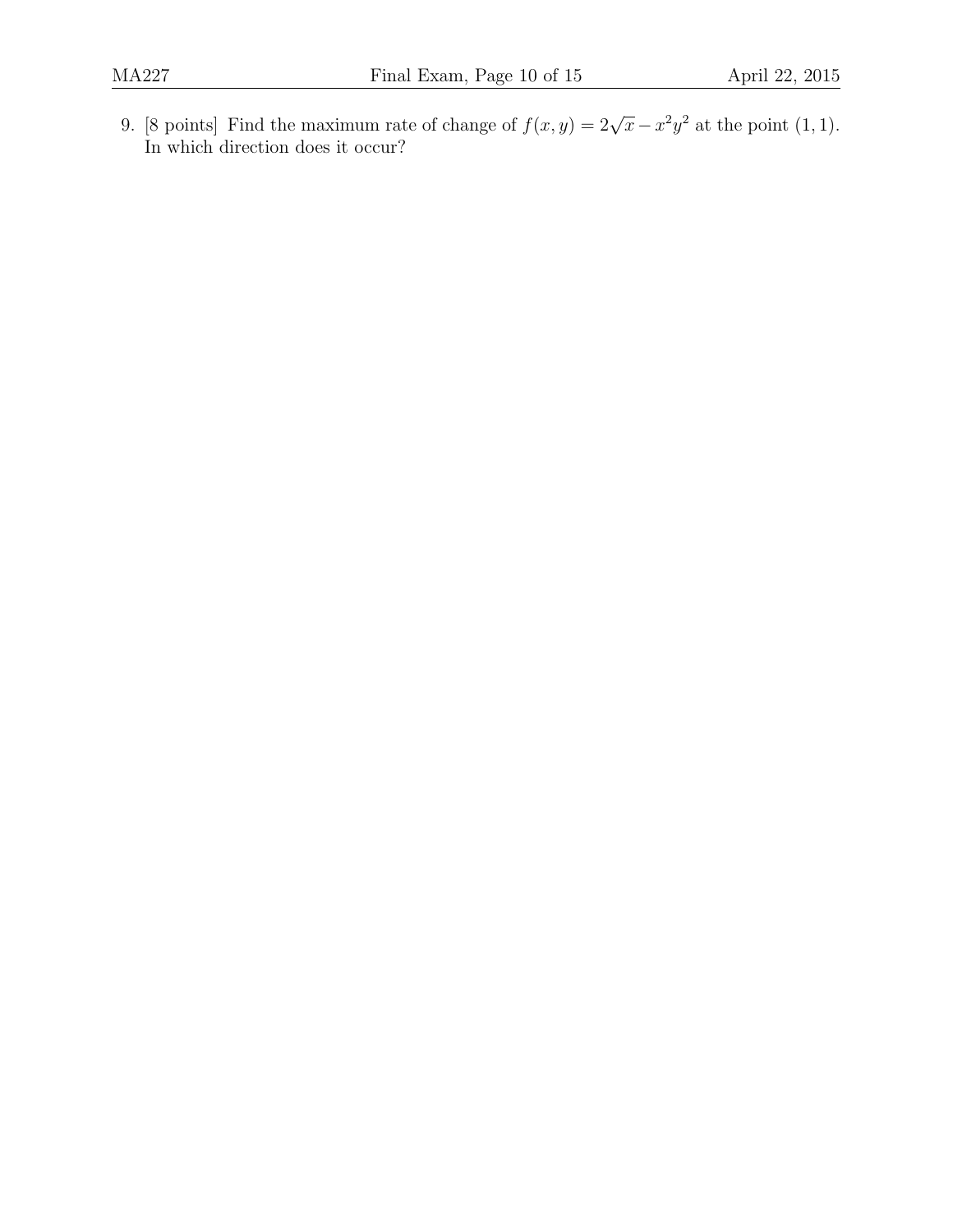10. [8 points] Find the equation of the tangent plane to the surface  $xe^z + yz + y = 2$  at the point  $(1, 1, 0)$ .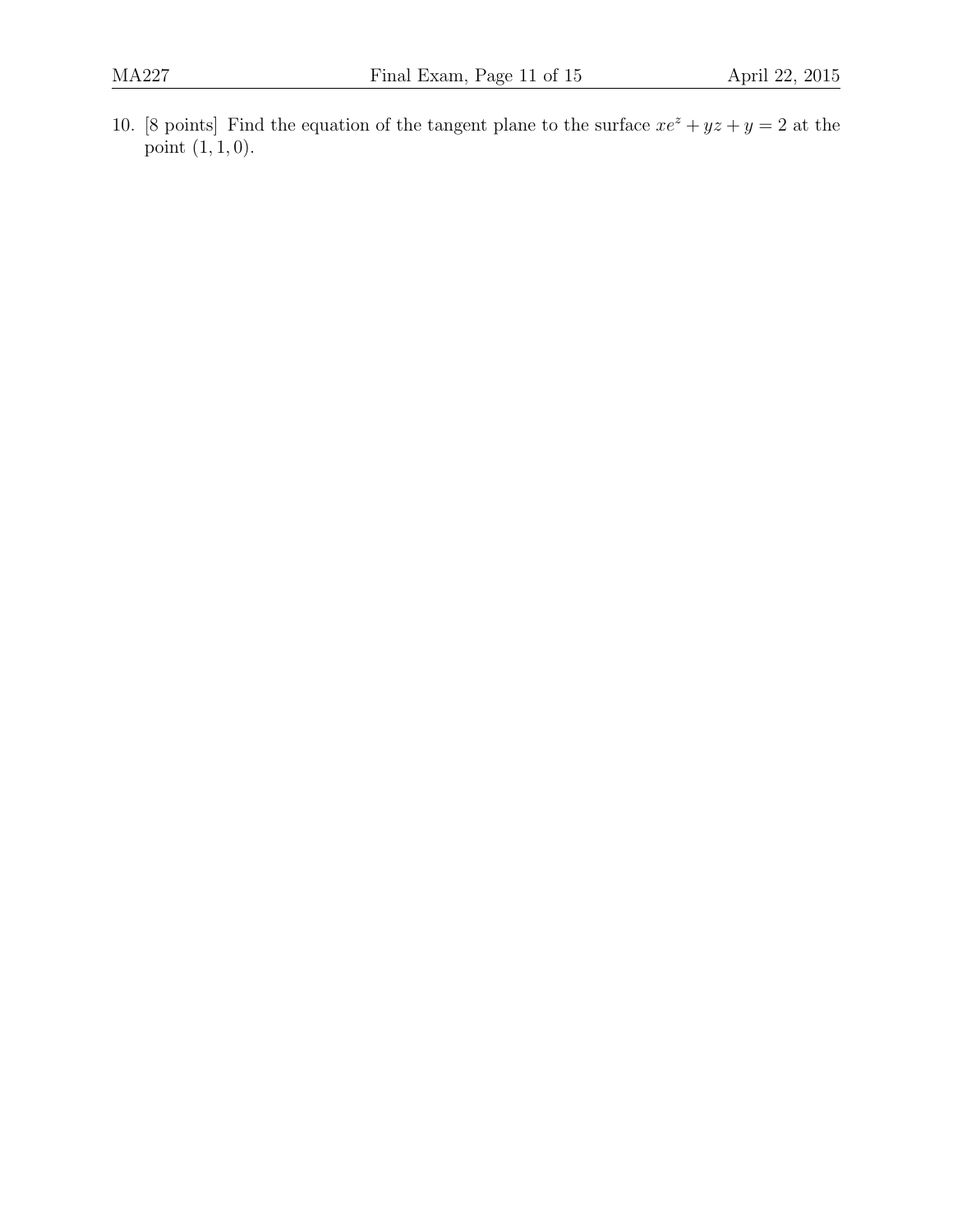11. [8 points] Find the absolute maximum and absolute minimum of the function  $f(x, y) =$  $x^2 + y^2 - 2x + 1$  on the region  $0 \le x \le 2$  and  $-1 \le y \le 1$ . (Be sure to provide coordinates of the points and the values of absolute maximum and minimum.)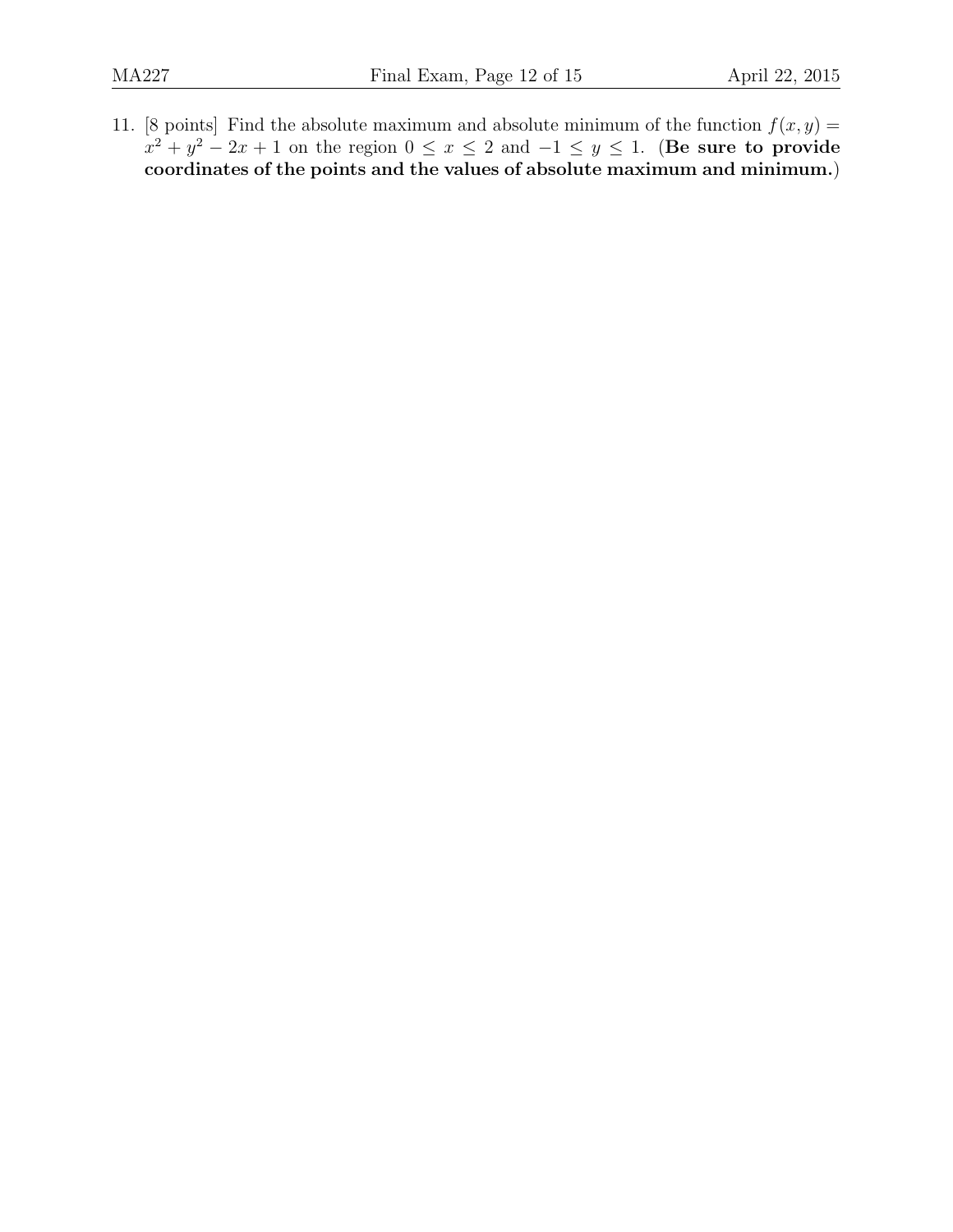12. [8 points] Switch the order of integration in the iterated integral

$$
\int_0^1 \Big[ \int_{x^3}^{\sqrt{x}} f(x, y) dy \Big] dx.
$$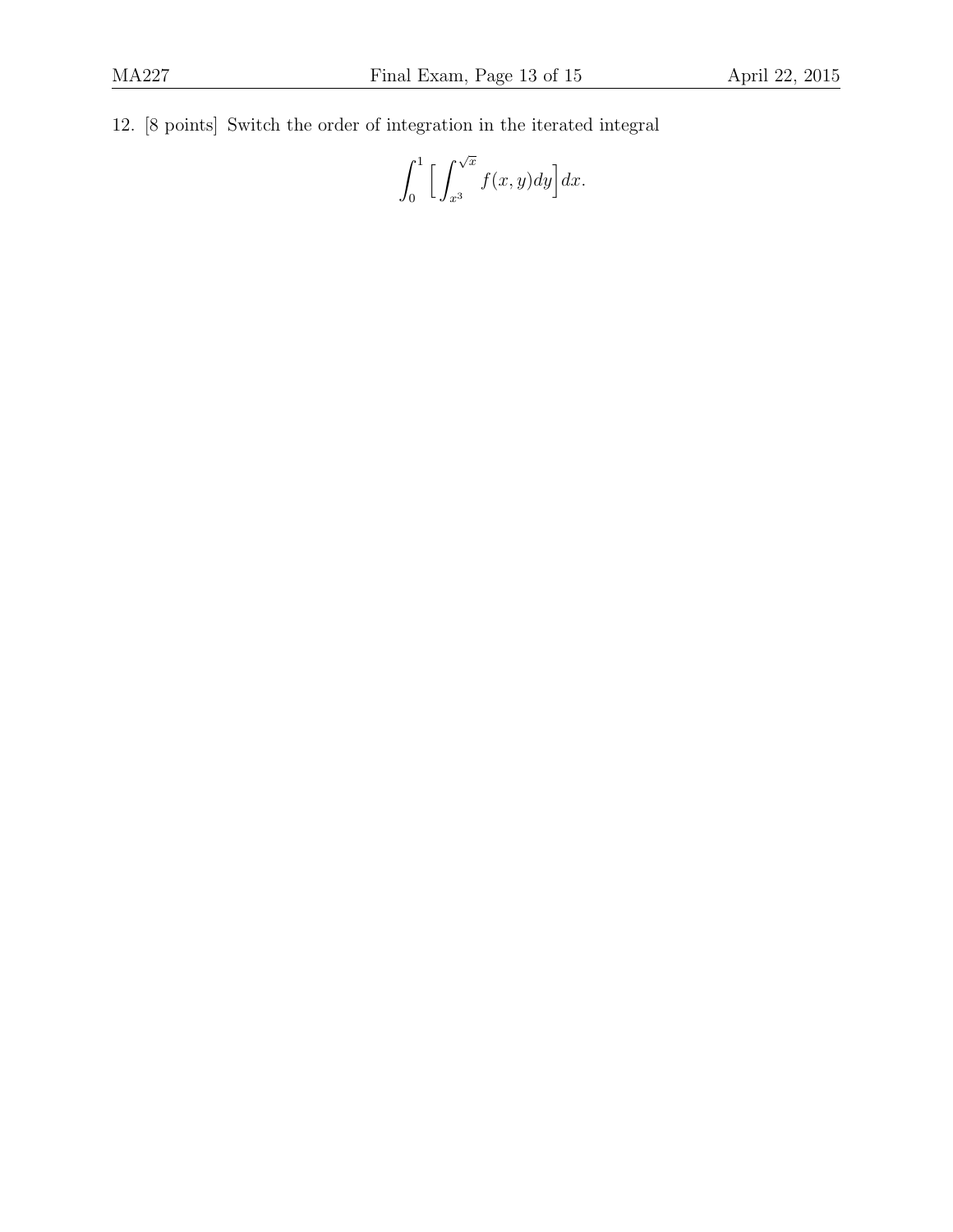13. [8 points] Use spherical coordinates evaluate

$$
\int \int \int_E x^2 + y^2 + z^2 dV,
$$

where E is upper half unit ball  $x^2 + y^2 + z^2 \leq 1$ ,  $z \geq 0$ .